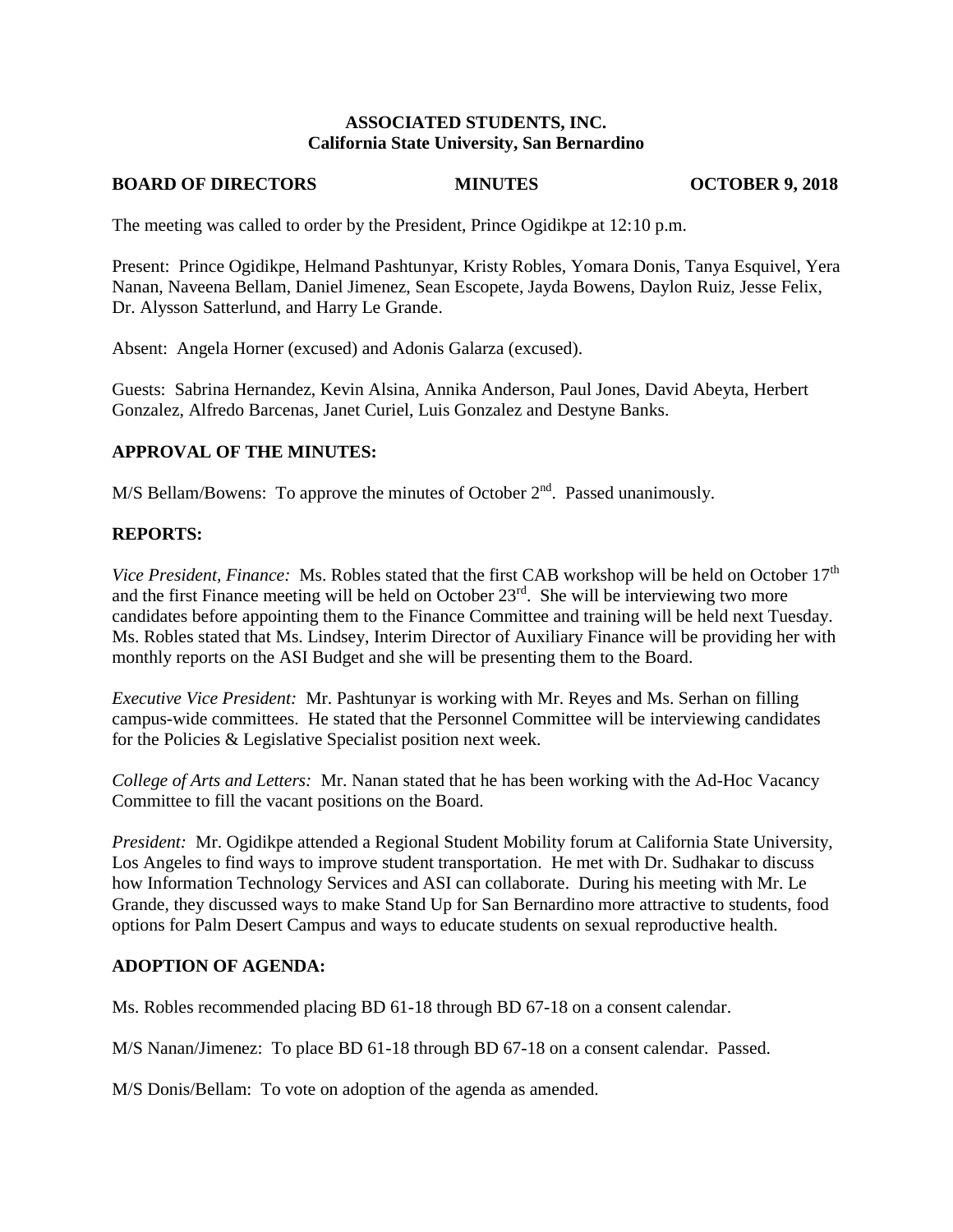The agenda was adopted as amended.

### **OPEN FORUM:**

Ms. Hernandez met with University Police Department to create an event that promotes safety and awareness. The event will be held on November  $8<sup>th</sup>$  from 11 a.m. - 2 p.m. and will focus on crime prevention through seminars and information booths.

#### **OLD BUSINESS:**

### **BD 43-18 M/S Donis/Bellam: Approval of the ASI Hospitality Policy. (Third Reading)**

Mr. Barcenas presented the following recommendations made by legal counsel:

*Purpose:*

To strike, "the California State University or and replace with "either in association with the California State University or independently".

*Section 2, Subsection b:*

To strike, "reimbursement" and replace with "repayment".

To strike, "if funds were provided by personal means" and replace with "or a finding that the ASI funds were used for personal expenses".

*Section 3 (a) subsection i (iv):*

To add, "Memorial services, gatherings for employees separating with at least 5 years of service".

*Section 3 (a) subsection i (v):*

To read, "Memorial services, celebrations of retirement, and farewell are permissible."

*Section 4, Subsection a:*

To strike, "Memorial services, celebrations of retirement, and farewell gatherings for employees separating with at least 5 years of service are permissible".

M/S Donis/Bellam: To adopt the changes made to the ASI Hospitality Policy. Passed (11/0/0).

Vote on approving the Hospitality Policy passed. (9/0/2).

### **NEW BUSINESS:**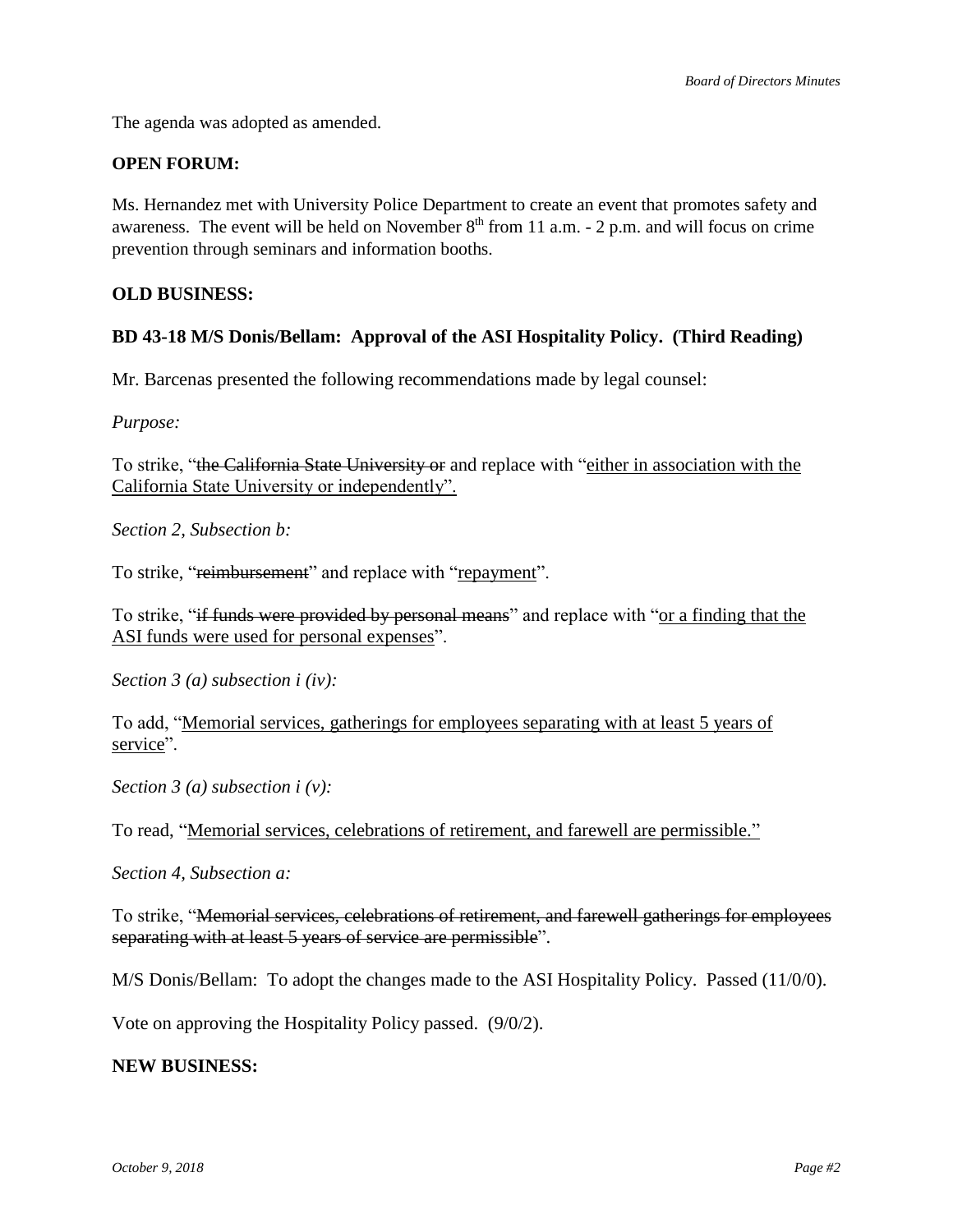# **BD 57-18 M/S Felix/Esquivel: Presentation on Project Rebound and how it impacts the campus.**

Ms. Anderson introduced Mr. Jones, Mr. Abeyta and Mr. Alsina and stated that the program started in 1967 at San Francisco State University. She launched the program at California State University, San Bernardino in 2016 seeking to admit formerly incarcerated individuals to the university so that they can obtain a Baccalaureate and/or Master's Degree.

Mr. Jones shared his journey as a formerly incarcerated individual and expressed his gratitude toward Project Rebound since the program helped him succeed.

Mr. Abeyta stated that Project Rebound guided him to success and is thankful to be one year away from receiving his Bachelor's Degree.

Mr. Alsina expressed his appreciation for Project Rebound and strongly believes it is a great program for formerly incarcerated individuals with the desire to succeed.

Discussion closed.

# **BD 58-18 M/S Nanan/Jimenez: Allocation of Summer Fees (\$27,311.00) collected in excess of the 2018/2019 ASI Budget.**

Mr. Felix requested that the Board be cautious when allocating the funds.

Mr. Ogidikpe suggested, after meeting with Mr. Felix, to allocate \$25,000.00 towards Stand Up for San Bernardino, \$10,000.00 to be used for Internal Affairs Director and that the Board decides how to allocate the remaining \$4,000.00.

Ms. Bellam suggested utilizing the funds to offer scholarships for international students.

Ms. Bowens suggested that the funds be utilized to provide tutoring for higher level classes in the Natural Sciences.

Mr. Nanan suggested utilizing the funds to offer internships for students in the Music department due to the lack of scholarships available to them.

Mr. Pashtunyar stated that during elections he met several students in the Music department who feel as they are being neglected.

Mr. Felix recommended tabling this item until next week's meeting.

M/S Nanan/Esquivel: To table BD 58-18 until next week's meeting. Passed (11/0/0).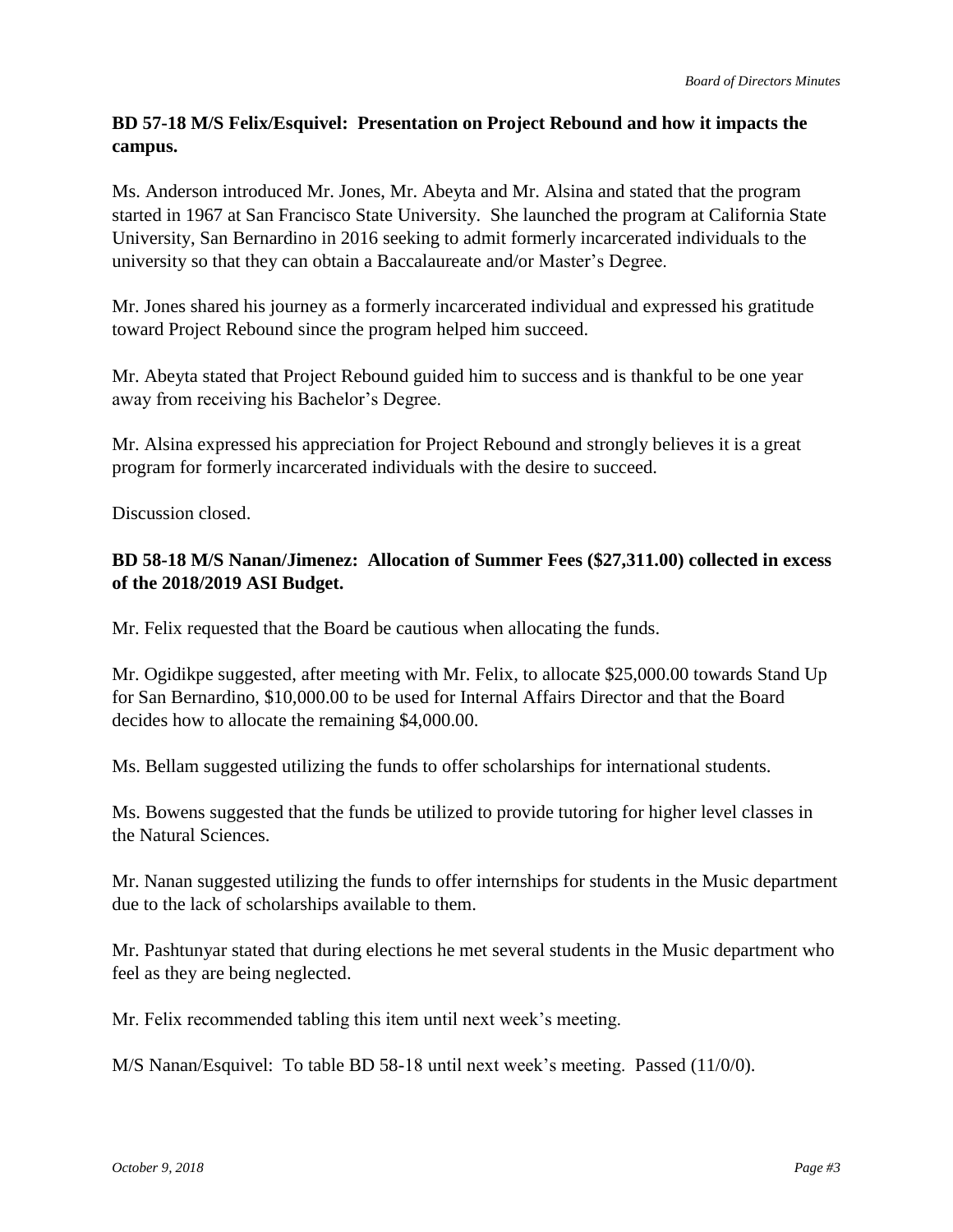## **BD 59-18 M/S Bellam/Donis: Appointment of Vice President of Finance Pro-tem.**

Mr. Ogidikpe explained that there must be someone in place in the event that the Vice President of Finance is unable to fulfill her duties.

Ms. Robles nominated Ms. Esquivel. Ms. Esquivel accepted her nomination.

Ms. Esquivel was appointed as the Vice President of Pro-tem.

### **BD 60-18 M/S Nanan/Donis: Appointment of Executive Vice President Pro-tem.**

Mr. Pashtunyar nominated Mr. Nanan. Mr. Nanan accepted his nomination.

Mr. Nanan was appointed as the Executive Vice President Pro-tem.

Dr. Satterlund left the meeting.

M/S Bellam/Nanan: To open the following consent calendar. Passed.

**BD 61-18: Appointment of John Pham as a student-at-large representative to the ASI Finance committee.**

**BD 62-18: Appointment of Collier Wakefield as a student-at-large representative to the ASI Finance Committee.**

**BD 63-18: Appointment of Leonardo Becerra as a student-at-large representative to the ASI Finance Committee.**

**BD 64-18: Appointment of Kirstyn Hansen as a student-at-large representative to the ASI Finance Committee.**

**BD 65-18: Appointment of Yomara Donis as a Board of Director representative to the ASI Finance Committee.**

**BD 66-18: Appointment of Tanya Esquivel as a Board of Director representative to the ASI Finance Committee.**

**BD 67-18: Appointment of Daniel Jimenez as a Board of Director representative to the ASI Finance Committee.**

Vote on the above consent calendar passed.

#### **ANNOUNCEMENTS:**